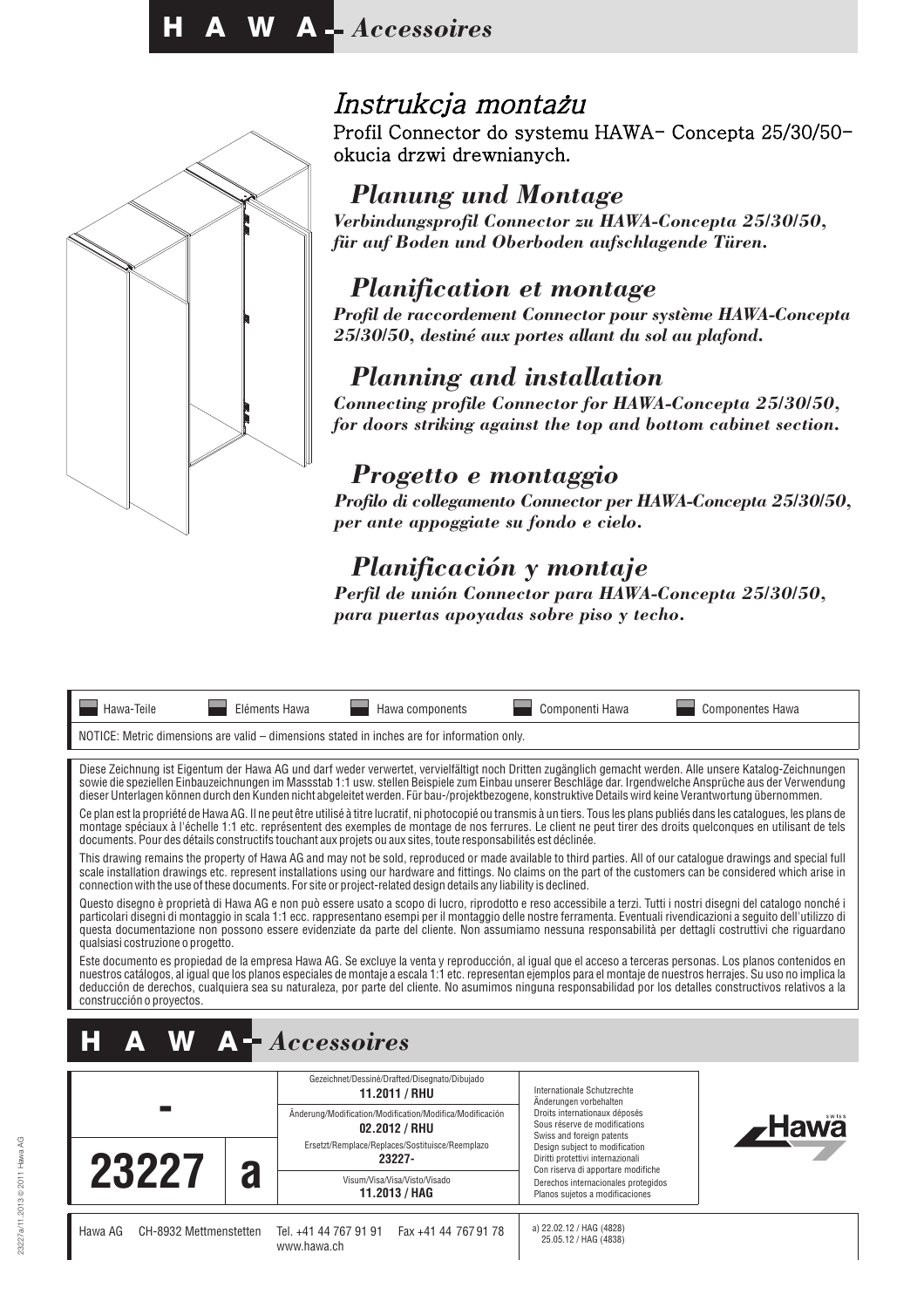### **Deutsch Connector 55 mm für eine Dreh-Einschiebetüre**

Türdicke Holz 19–30 mm

Türdicke Glas 8 mm

• Höhendifferenzen der Aussenseite oder Korpusse von +/- 1,5 mm werden durch den Connector 55 mm aufgefangen.

#### **Connector 110 mm für zwei Dreh-Einschiebetüren**

Türdicke Holz 19–28 mm

- Höhendifferenzen der Korpusse von +/- 1,5 mm werden durch den Connector 110 mm aufgefangen.
- Die Führungsrollen verursachen grundsätzlich keine bleibenden Spuren auf den Sichtseiten der Türen, ausser bei Verwendung von empfindlichen Oberflächen, wie z.B. Nadelhölzer.

Dieses Dokument zeigt die bestimmungsgemässe Verwendung am Beispiel von HAWA-Concepta 50 Holz.

#### **Français Connector 55 mm pour une porte pivotante et escamotable**

Epaisseur de porte en bois : 19–30 mm

Epaisseur de porte en verre : 8 mm

• Les différences de hauteur de +/- 1,5 mm entre côte extérieur ou corps de meubles sont gommées par le profil Connector 55 mm.

#### **Connector 110 mm pour deux portes pivotantes et escamotables**

Epaisseur de porte en bois : 19–28 mm

- Les différences de hauteur de +/- 1,5 mm entre corps de meubles sont gommées par le profil Connector 110 mm.
- Par principe, les galets de guidage n'occasionnent aucune trace durable sur les faces visibles des portes, hormis en cas d'utilisation des galets sur des surfaces fragiles, telles que des surfaces en bois de résineux tendres, par exemple.

Ce document montre, à partir de l'exemple du système HAWA-Concepta 50 bois, comment le profil doit être utilisé en bonne et due forme.

#### **English Connector 55 mm (2 <sup>3</sup> <sup>16</sup> ") for a pivot/slide-in door**

Door thickness, wood, 19–30 mm ( $\frac{3}{4}$ "–1 $\frac{3}{16}$ ") Door thickness, glass, 8 mm ( $\frac{5}{16}$ ")

• The Connector 55 mm (2 $\frac{3}{16}$ ") compensates external side or cabinet body height differences of  $+/- 1,5$  mm  $(+/- \frac{1}{16})$ .

#### **Connector 110 mm (4 <sup>11</sup> <sup>32</sup> ") for two pivot/slide-in doors**

Door thickness, wood, 19–28 mm ( $\frac{3}{4}$ "–1 $\frac{1}{8}$ ")

- The Connector 110 mm (4  $\frac{11}{32}$ ") compensates cabinet body height differences of +/- 1,5 mm (+/-  $\frac{1}{16}$ ").
- The guide rollers do not generally leave any permanent marks on the visible sides of the door with the exception of sensitive surfaces such as softwood.

This document demonstrates the intended use based on the example of HAWA-Concepta 50 wood.

Technische Änderungen vorbehalten<br>Sous réserve de modifications techniques Subject to modification

Con riserva di apportare modifiche tecniche<br>Bajo reserva de modificaciones técnicas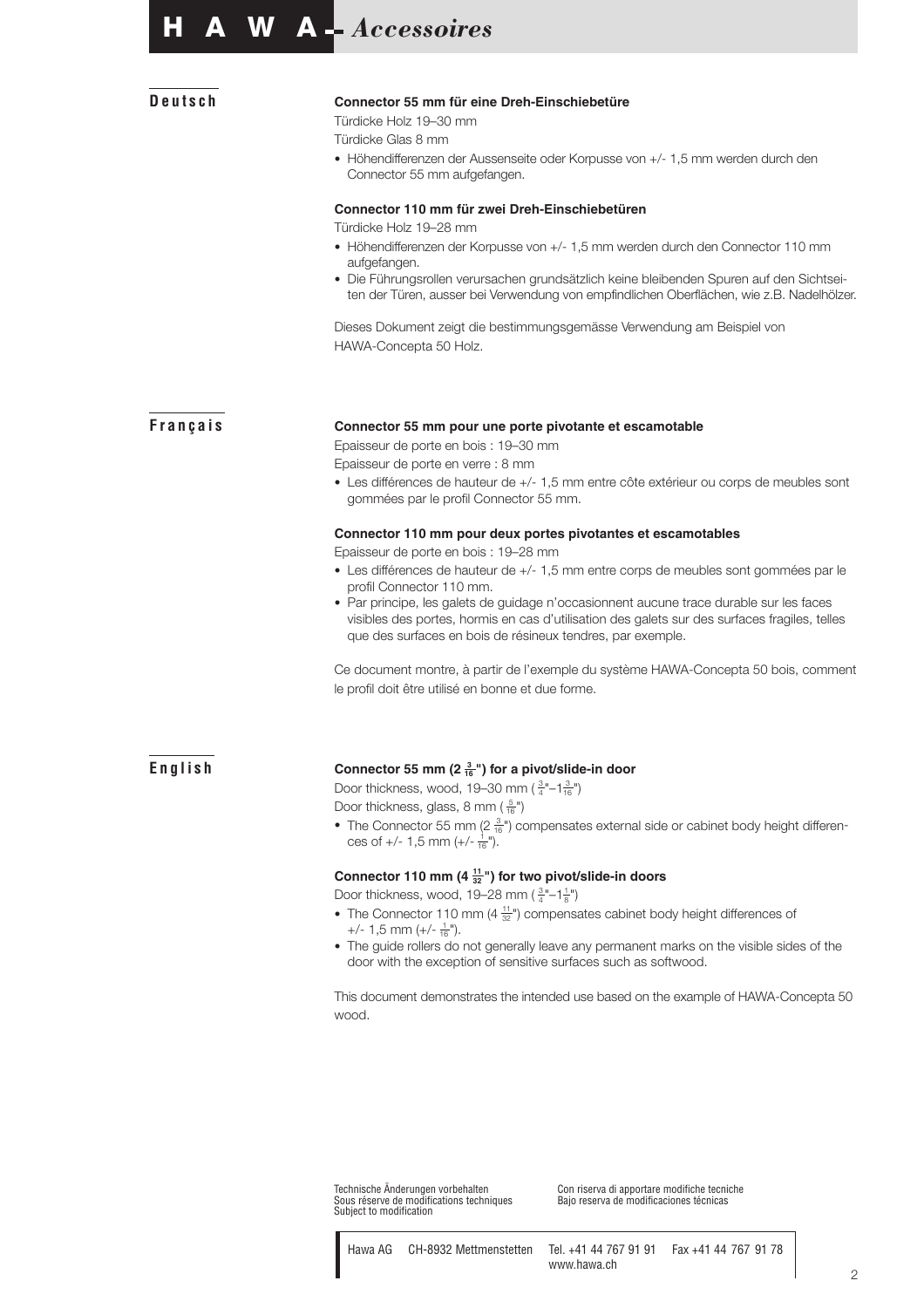### **Italiano Connector 55 mm per una anta scorrevole a scomparsa per rotazione**

Spessore anta legno: 19–30 mm

Spessore anta vetro: 8 mm

• Il Connector 55 mm compensa differenze di altezza dei parte esterna o corpi pari  $a \pm 1,5$  mm.

### **Connector 110 mm per due ante scorrevoli a scomparsa per rotazione**

Spessore anta legno: 19–28 mm

- Il Connector 110 mm compensa differenze di altezza dei corpi pari a ±1,5 mm.
- I rulli di guida non lasciano generalmente tracce permanenti sui lati a vista delle ante, eccezion fatta per superfici sensibili come i legni resinosi.

Il presente documento illustra l'uso conforme sull'esempio di HAWA-Concepta 50 legno.

### **Español Connector 55 mm para puerta pivotante e insertable en el lateral del armario** Espesor puerta de madera 19–30 mm

Espesor puerta de cristal 8 mm

• El Connector 55 mm permite compensar diferencias de altura entre los parte exterior o cuerpos de +/- 1,5 mm.

#### **Connector 110 mm para dos puertas pivotantes e insertables en el lateral del armario** Espesor puerta de madera 19–28 mm

- El Connector 110 mm permite compensar diferencias de altura entre los cuerpos de +/- 1,5 mm.
- En principio, los rodillos de guía no dejan huella por la cara visible de las puertas, excepto en acabados muy sensibles como p. ej. maderas blandas de pino.

Este documento muestra el uso reglamentario con HAWA-Concepta 50 con madera, a modo de ejemplo.

Technische Änderungen vorbehalten<br>Sous réserve de modifications techniques Subject to modification

Con riserva di apportare modifiche tecniche<br>Bajo reserva de modificaciones técnicas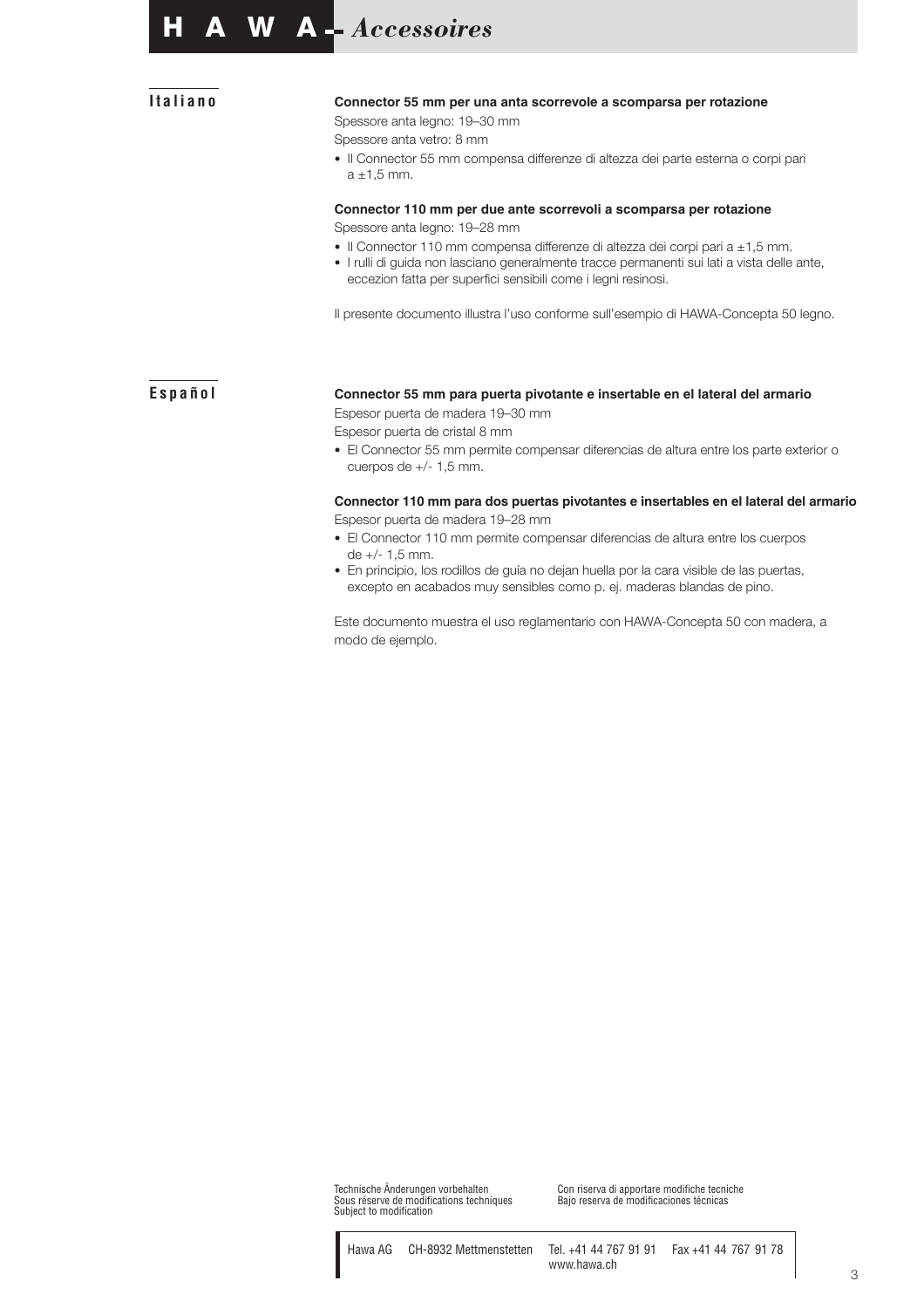# *Inhaltsverzeichnis*

## *Sommaire*

| Planification et calcul enterpresent enterpresent enterpresent enterpresent enterpresent enterpresent enterpre |
|----------------------------------------------------------------------------------------------------------------|
|                                                                                                                |
|                                                                                                                |

## *Contents*

# *Indice*

| Becuzione e montaggio profiliente e a conservación de conservación de conservación de conservación de conservación de conservación de conservación de conservación de conservación de conservación de conservación de conserva |
|--------------------------------------------------------------------------------------------------------------------------------------------------------------------------------------------------------------------------------|
|                                                                                                                                                                                                                                |
|                                                                                                                                                                                                                                |
|                                                                                                                                                                                                                                |
| Esecuzione e montaggio profiliarione del contrare del controllo del controlle del controlle del controlle del controlle del controlle del controlle del controlle del controlle del controlle del controlle del controlle del  |
|                                                                                                                                                                                                                                |

# *Índice*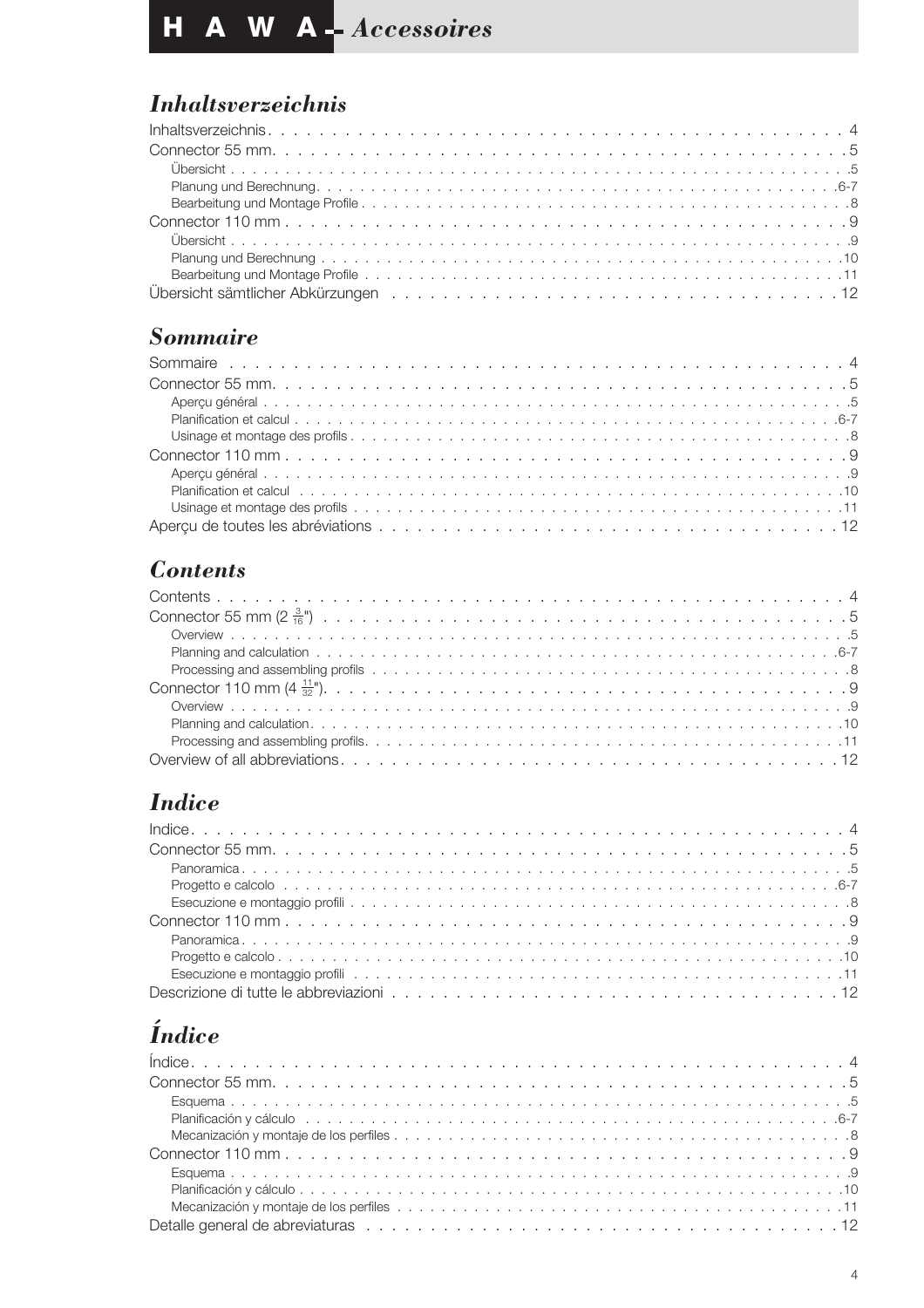# *Connector 55 mm (2* **<sup>3</sup> <sup>16</sup>***")*





Technische Änderungen vorbehalten<br>Sous réserve de modifications techniques<br>Subject to modification

Technische Änderungen vorbehalten Con riserva di apportare modifiche tecniche Subject to modification Zastrzegamy możliwość wprowadzenia zmian.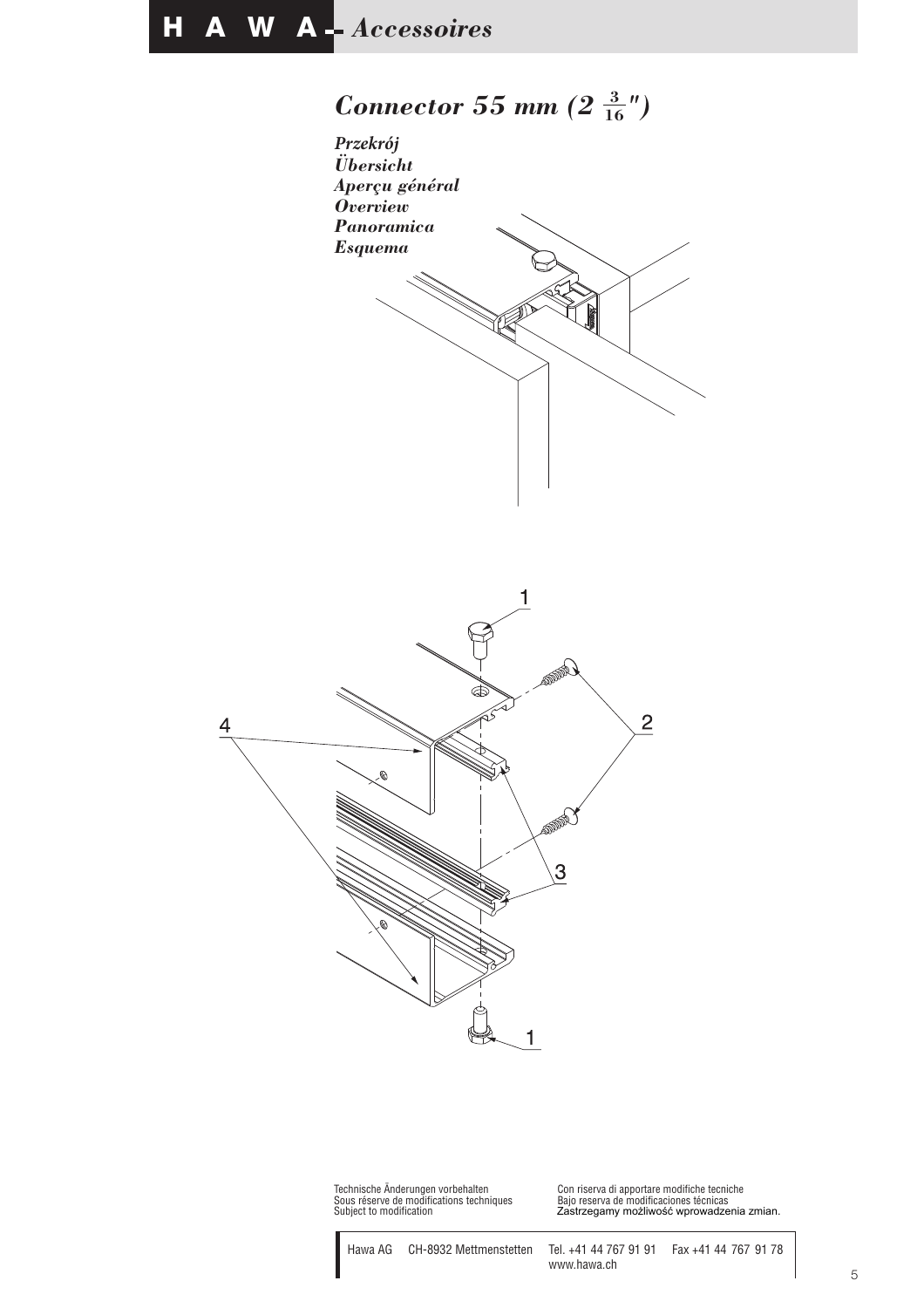

Lors de la planification des poignées de portes, prendre garde aux risques de collisions possibles. Pay attention to potential collision hazards when designing door handles. Nel progetto delle maniglie considerare l'ingombro per evitare collisioni.

Al planificar los tiradores de las puertas tener en consideración los posibles riesgos de colisión. Przy projektowaniu należy zwrócić uwagę na potencjalne zagrożenie zderzenia się uchwytów drzwi.

Technische Änderungen vorbehalten<br>Sous réserve de modifications techniques Subject to modification

**Note Avvertenza Nota**

55

2  $\frac{5}{32}$ 

ਖ਼ਿ

Con riserva di apportare modifiche tecniche<br>Bajo reserva de modificaciones técnicas Zastrzegamy możliwość wprowadzenia zmian.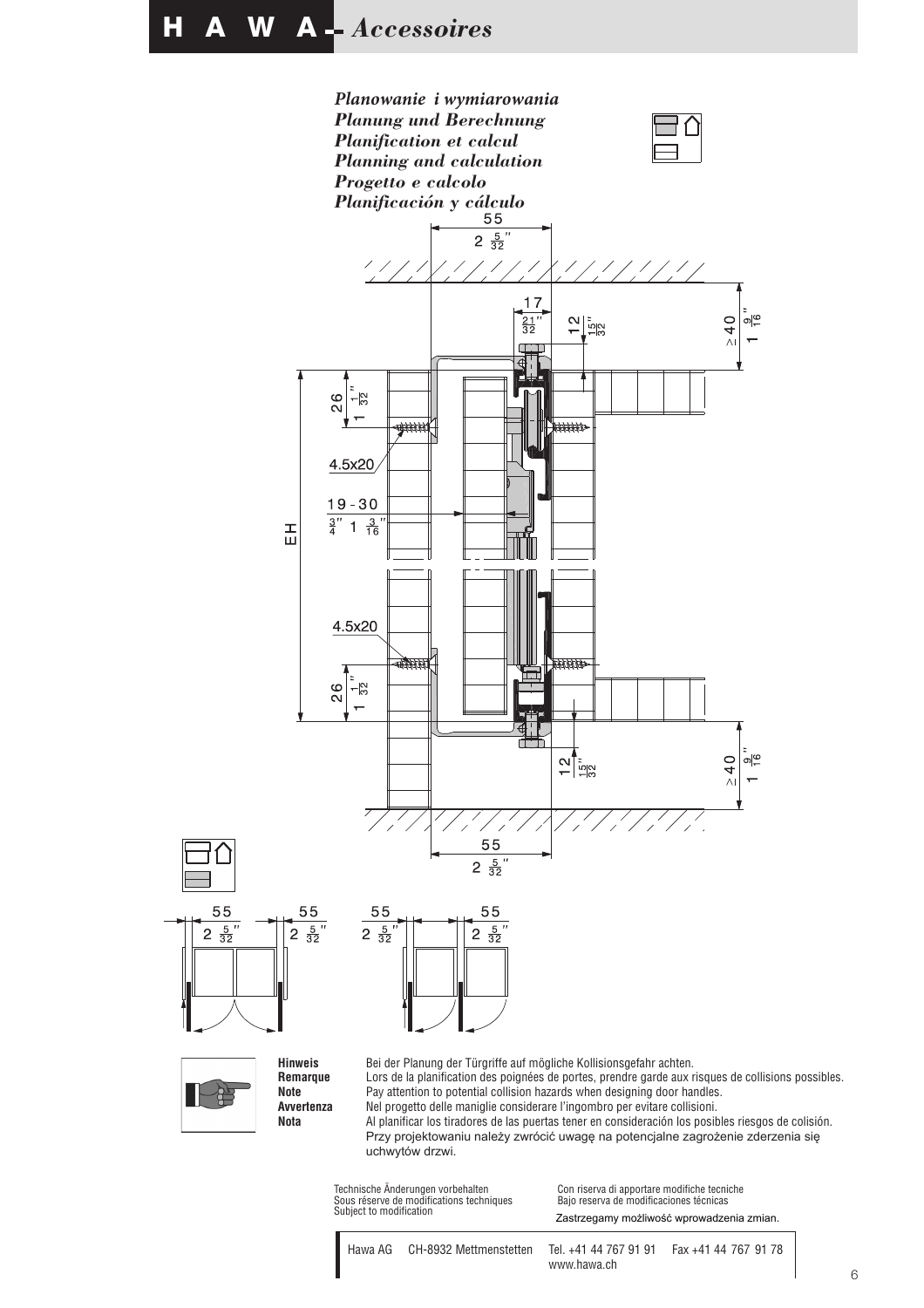*Planowanie i wymiarowanie Planung und Berechnung Planification et calcul Planning and calculation Progetto e calcolo*

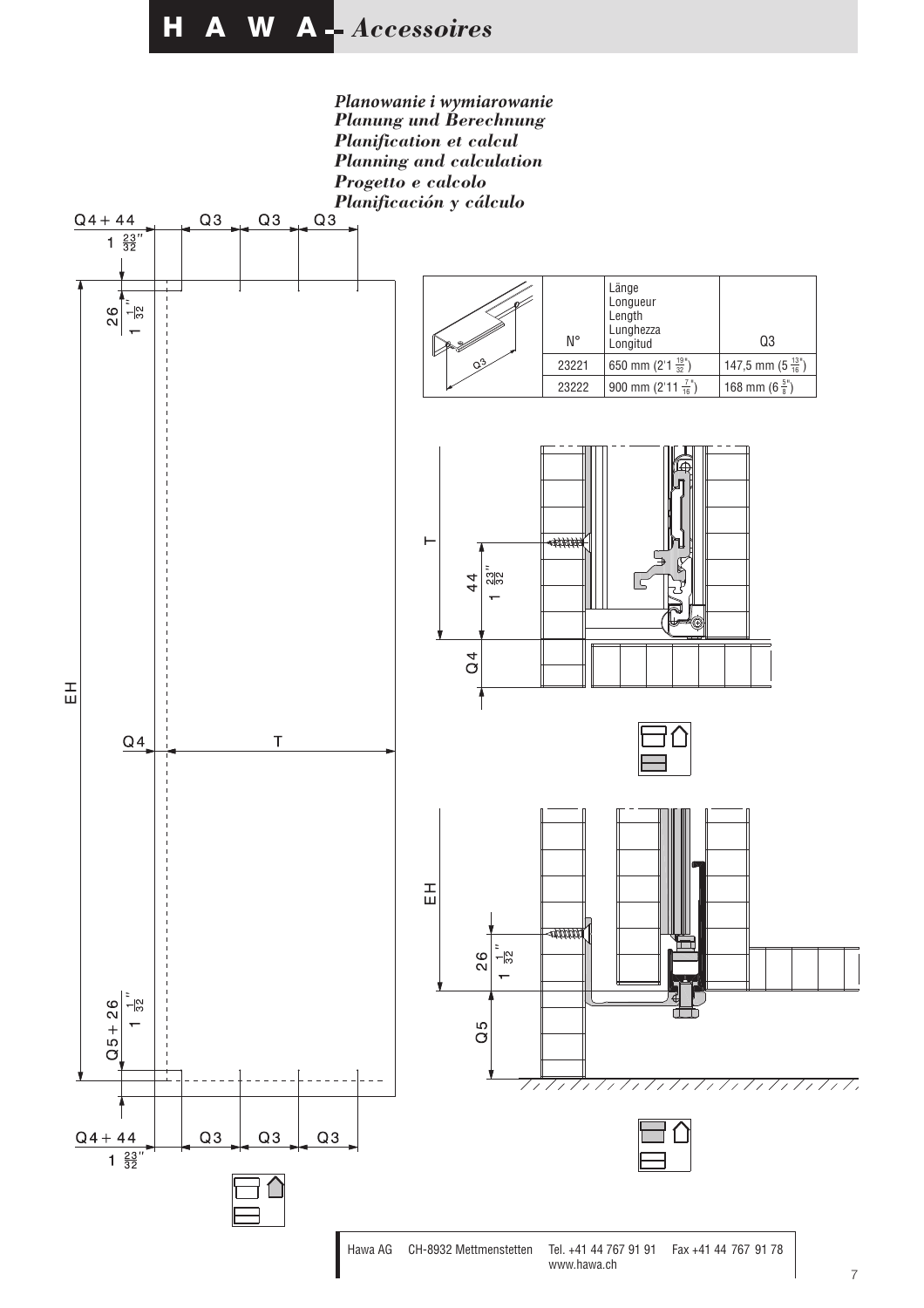

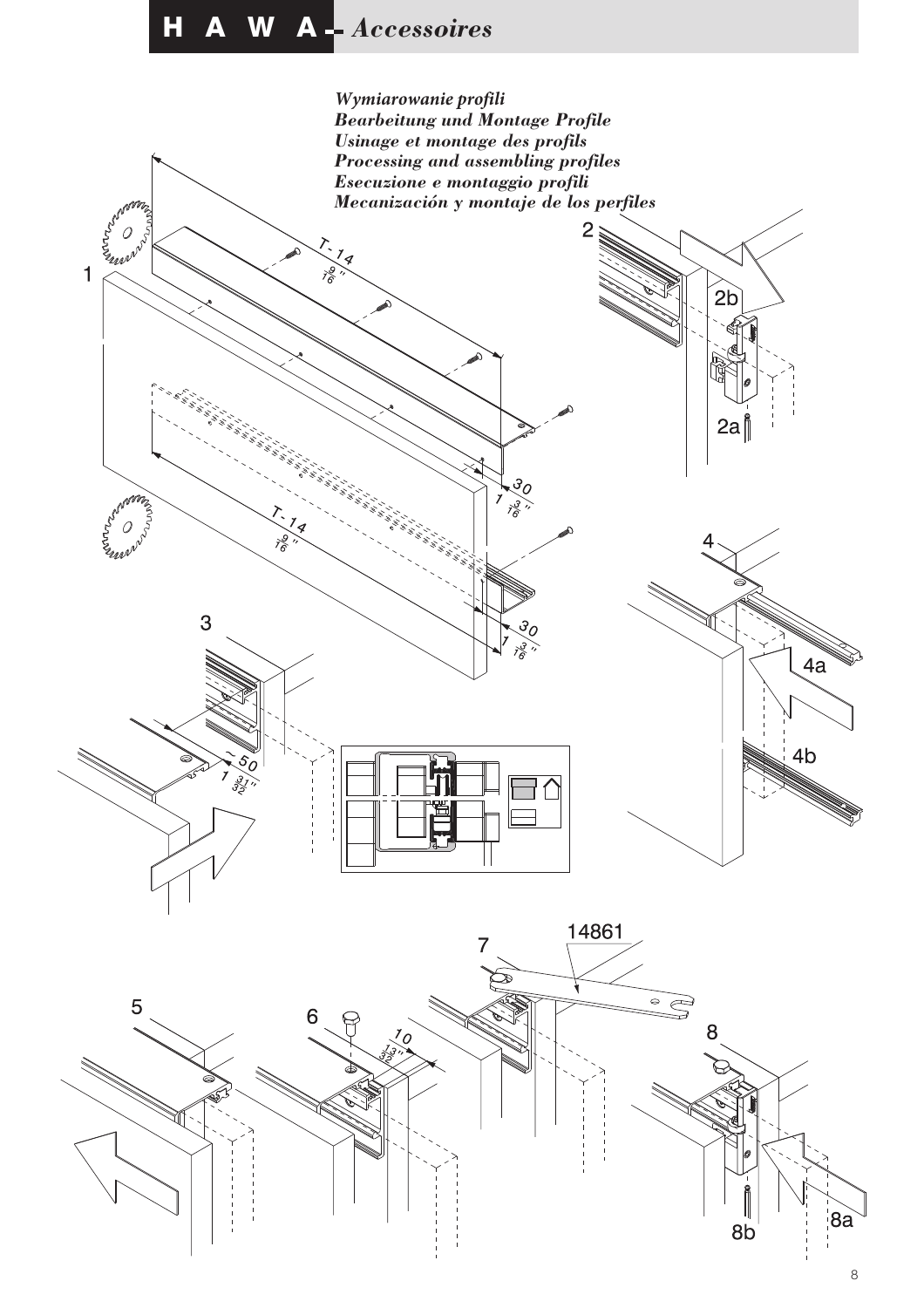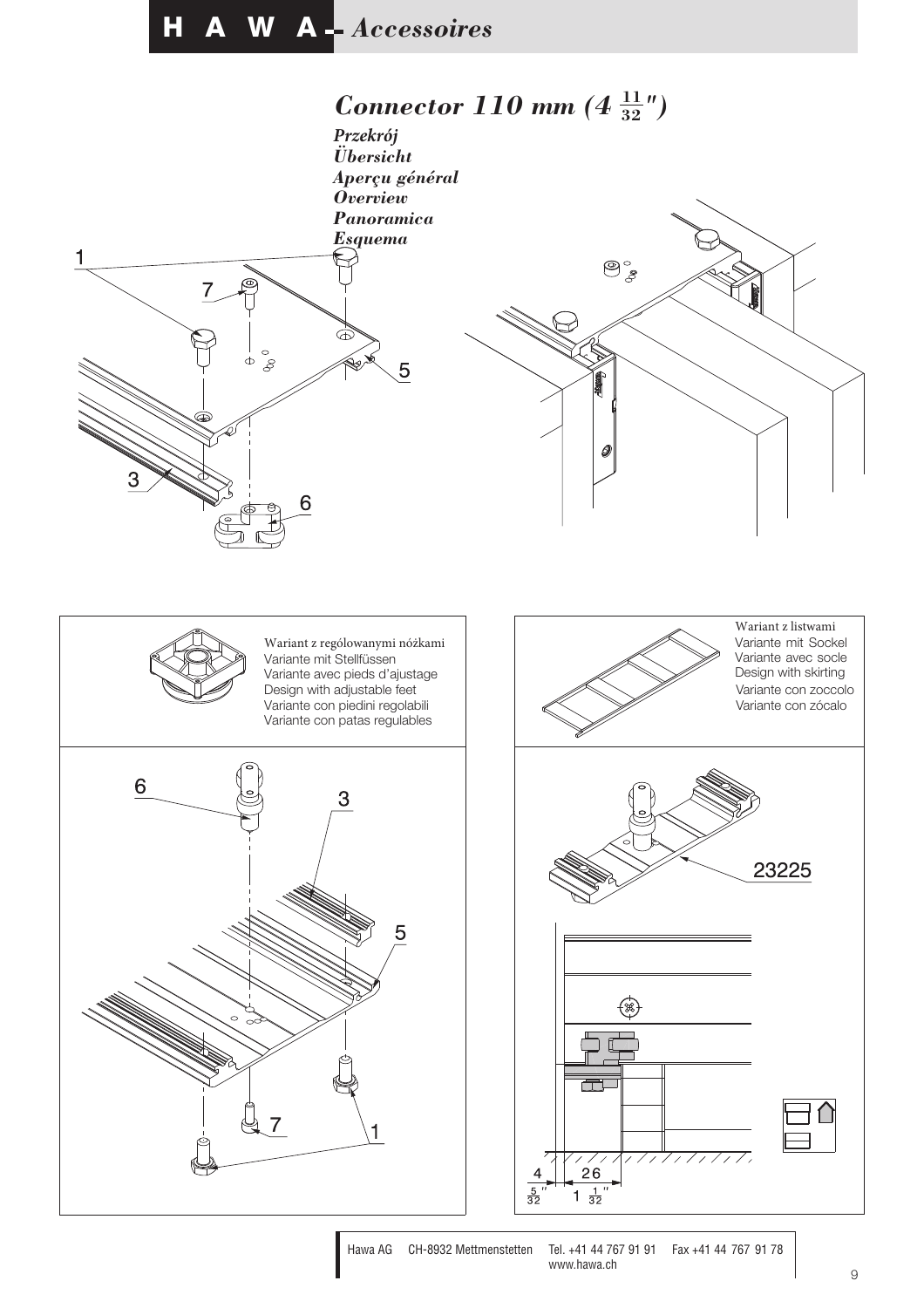

**Remarque Note Avvertenza Nota**

Lors de la planification des poignées de portes, prendre garde aux risques de collisions possibles. Pay attention to potential collision hazards when designing door handles. Nel progetto delle maniglie considerare l'ingombro per evitare collisioni. Al planificar los tiradores de las puertas tener en consideración los posibles riesgos de colisión. Przy projektowaniu należy zwrócić uwagę na potencjalne zagrożenie zderzenia się uchwytów drzwi.

Technische Änderungen vorbehalten Sous réserve de modifications techniques

Con riserva di apportare modifiche tecniche Bajo reserva de modificaciones técnicas Subject to modification Zastrzegamy możliwość wprowadzenia zmian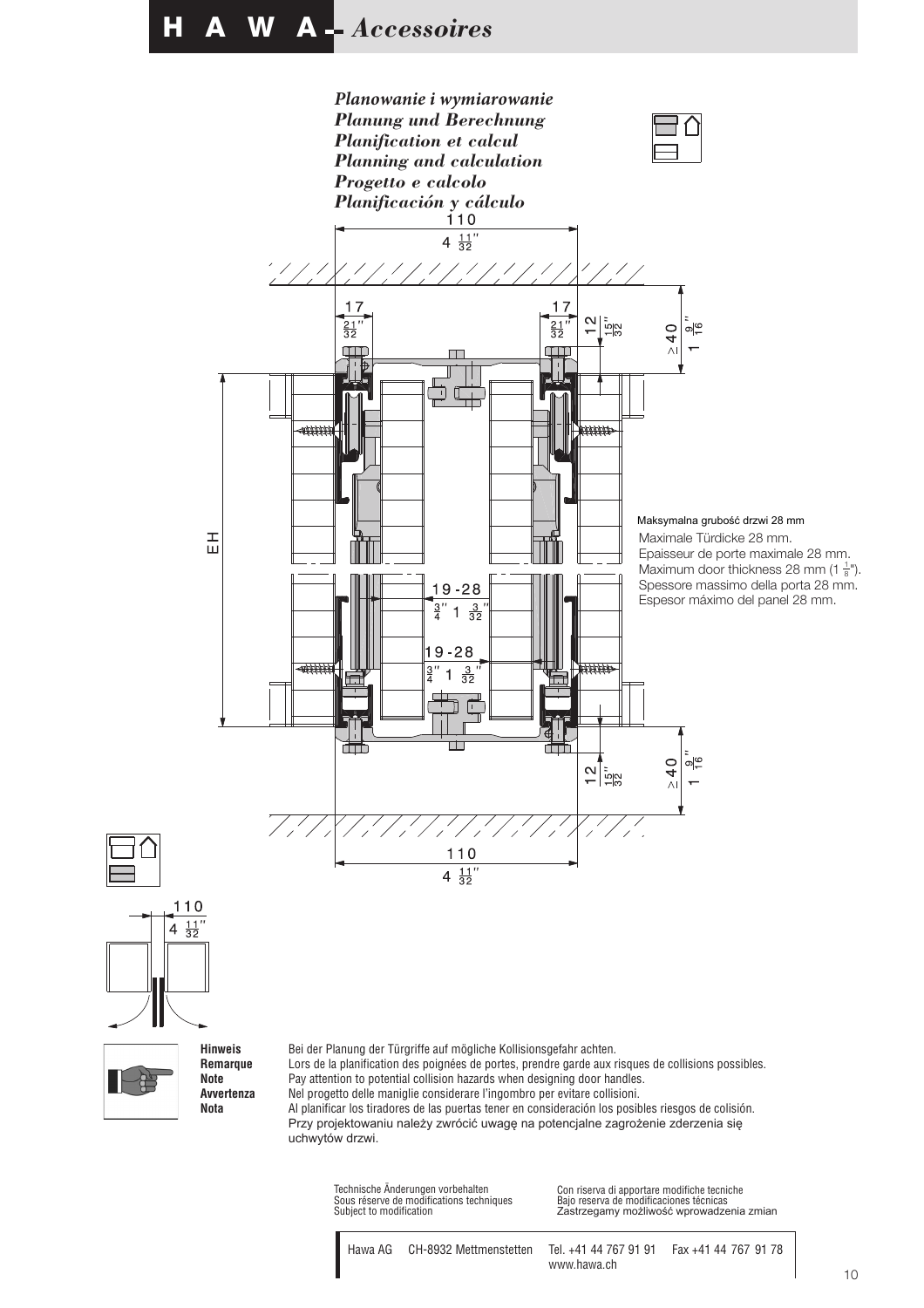